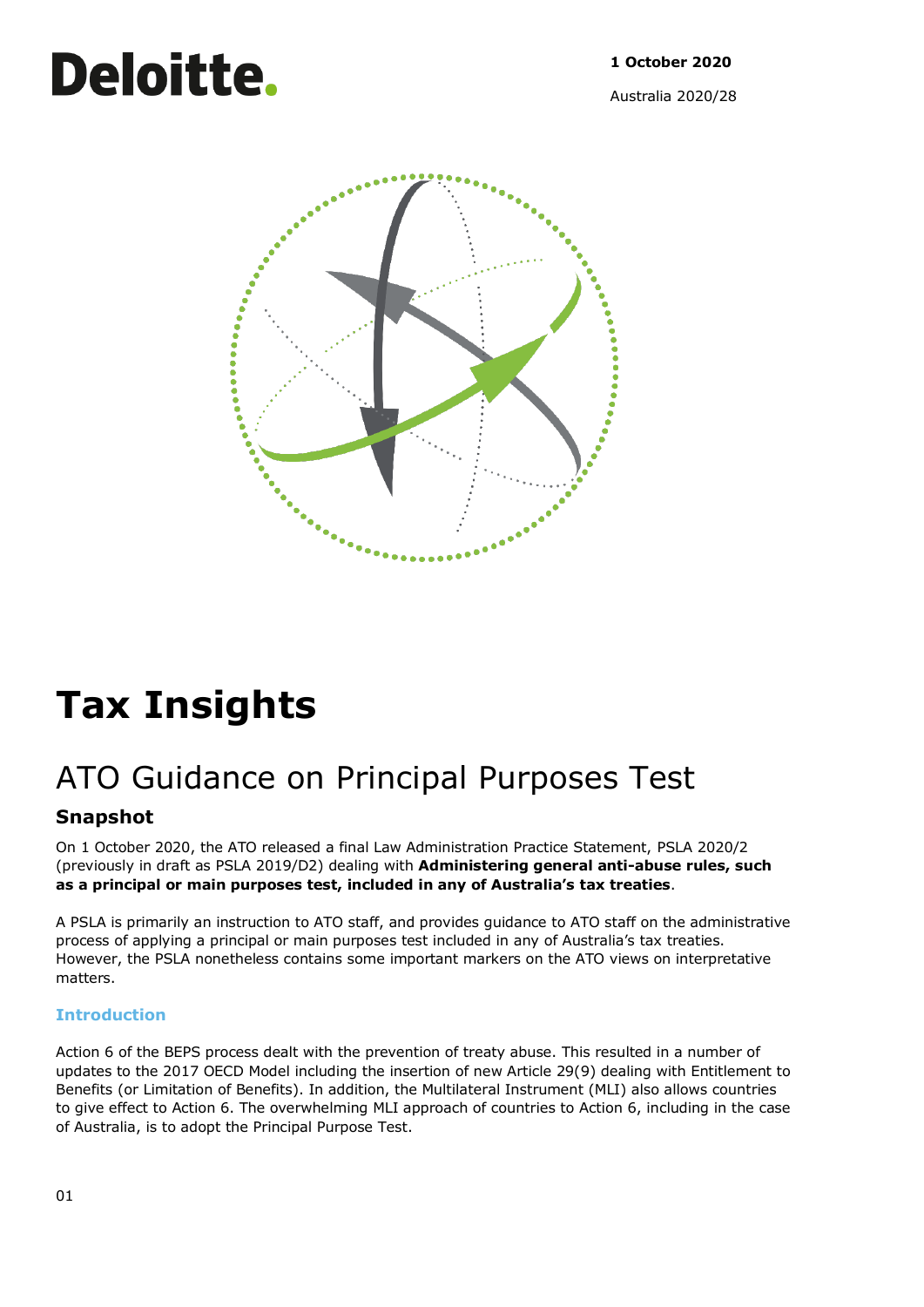The final version of the PSLA reflects very few changes in substance as compared to the draft PSLA previously issued in December 2019.

#### **Scope**

In the PSLA, the ATO uses the term **purpose test** to cover each of the following:

- The **principal purposes test** (PPT) under the MLI as it applies to a Covered Tax Agreement (CTA) (the **MLI PPT**),
- A PPT in an Australian tax treaty that is not a CTA (a **PPT**). For example, Australia's most recent treaties with Germany and Israel both adopt a PPT based on the 2017 OECD Model<sup>1</sup>. In addition, the treaty with Switzerland contains a modified version of a PPT<sup>2</sup>, and
- A main purposes test<sup>3</sup> (MPT) in an Australian tax treaty that is yet to be or will not be modified by the MLI.

For simplicity, references below to PPT include both the MLI PPT and PPT, as defined by the ATO above.

#### **PPT**

The PPT is based on new Article 29(9) to the 2017 OECD Model which is as follows:

Notwithstanding the other provisions of this Convention, a **benefit** under this Convention **shall not be granted** in respect of an item of income or capital if it is **reasonable to conclude**, having regard to all relevant facts and circumstances, that obtaining that benefit was **one of the principal purposes** of any arrangement or transaction that resulted directly or indirectly in that benefit, **unless** it is established that granting that benefit in these circumstances would be **in accordance with the object and purpose** of the relevant provisions of this Convention. (emphasis added)

The PPT can potentially apply to **any benefit** under a treaty. Depending on the relevant arrangement being considered, it may include a limitation on the taxing rights of a source jurisdiction, such as a tax reduction or exemption (e.g., dividends, interest or royalty or the business profits article in the absence of a permanent establishment), deferral or refund, or the relief from double taxation provided to residents.

Australia's most recent treaties with Germany and Israel adopt the PPT based on the 2017 OECD Model.

#### **Impact of the MLI on Australia's tax treaties**

As at October 2020, a number of Australia's tax treaties have been modified by the MLI, so as to effectively incorporate the PPT as contained in Article 7(1) of the MLI.

Australia has also adopted the associated rule provided for under Article 7(4) of the MLI which enables treaty benefits to be granted in certain circumstances, notwithstanding the application of the MLI PPT. Article 7(4) of the MLI is as follows:

[Where a benefit is denied under the MLI PPT] "the competent authority of the Contracting Jurisdiction that would otherwise have granted this benefit **shall nevertheless treat that person as being entitled to this benefit**, or to **different benefits** with respect to a specific

 $1$  Article 23(2) of the Australia/Germany tax treaty and Article 22 of the Australia/Israel tax treaty.

 $2$  Paragraph 1 of the Protocol to the Australia/Switzerland tax treaty.

 $3$  A MPT can have the effect of denying the benefits of a specific Article of a tax treaty (generally in relation to dividends, interest or royalties) that restricts source taxation, where obtaining those benefits was the main purpose (or one of the main purposes) of any person concerned with the creation or assignment of the property or rights in respect of which the relevant income is paid. For example, Article 10(7), Article 11(9) and Article 12(7) of Australia's tax treaty with the UK, prior to the modifications by the MLI.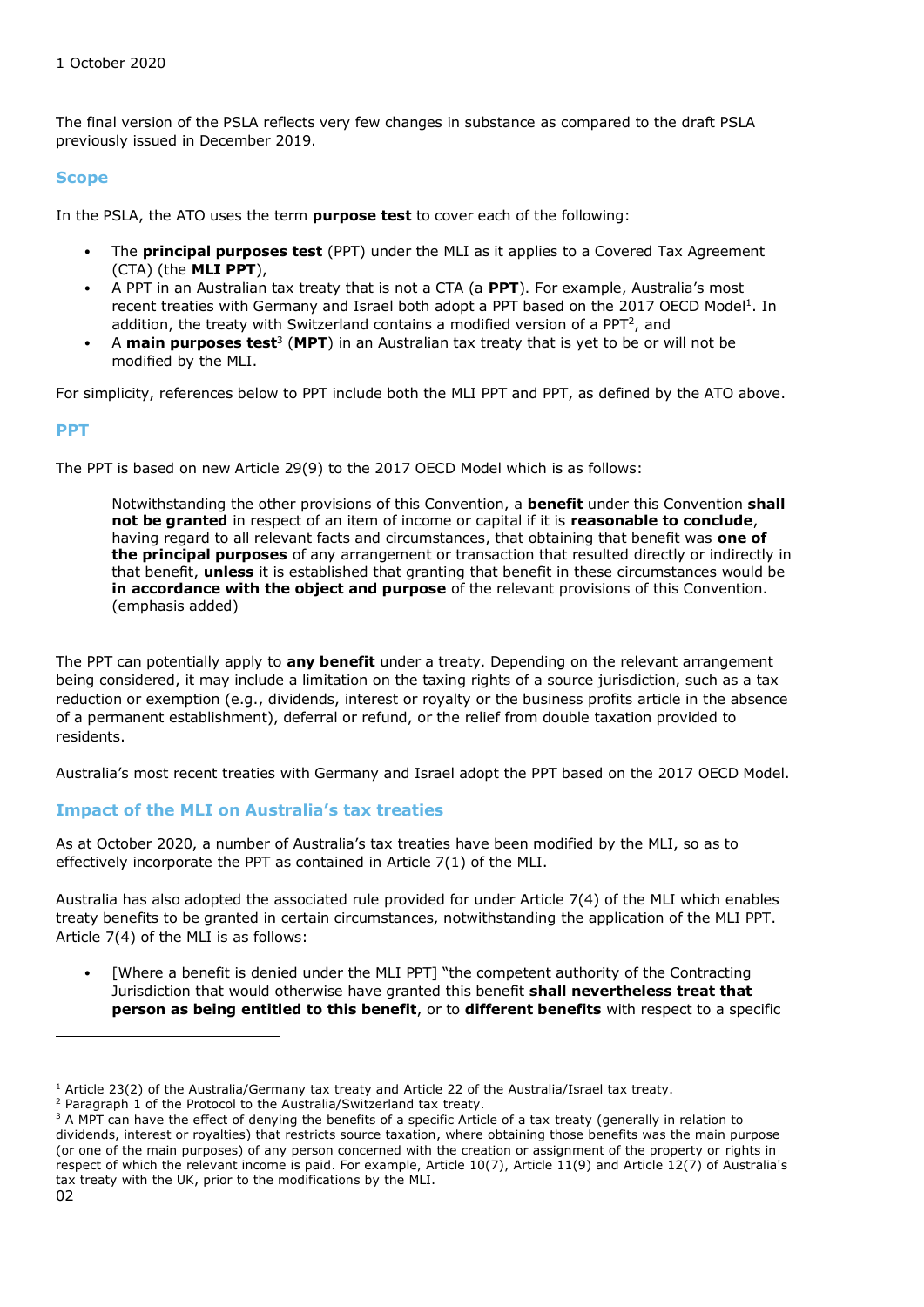item of income or capital, if such competent authority, **upon request from that person** and after consideration of the relevant facts and circumstances, determines that such benefits would have been granted to that person **in the absence of** the transaction or arrangement. The competent authority of the Contracting Jurisdiction to which a request has been made under this paragraph by a resident of the other Contracting Jurisdiction **shall consult** with the competent authority of that other Contracting Jurisdiction **before rejecting the request**" (emphasis added).

In other words, notwithstanding the operation of the MLI PPT, it may be possible for a taxpayer to request that the relevant tax authority (in this case, the ATO), determines that the **relevant benefit** or **different benefits** be available. The application of Article 7(4) of the MLI to a particular treaty will depend on whether the other Contracting Jurisdiction has also chosen to adopt it.

Based on the synthesised texts currently issued to date by the ATO, MLI Articles 7(1) and 7(4) impact our treaties as follows:

| Australia's<br>treaty with | <b>MLI article 7: Prevention of</b><br>treaty abuse |                                             | <b>General entry into effect</b>                |                                                         |
|----------------------------|-----------------------------------------------------|---------------------------------------------|-------------------------------------------------|---------------------------------------------------------|
|                            | <b>PPT: Art</b><br>7(1)                             | <b>Discretionary</b><br>relief: Art<br>7(4) | Withholding<br>events: occurring<br>on or after | Other taxes: taxable<br>periods starting on or<br>after |
| Belgium                    | $\sqrt{}$                                           | $\sqrt{}$                                   | 1 January 2020                                  | 1 April 2020                                            |
| Canada                     | $\sqrt{}$                                           | $\mathsf{X}$                                | 1 January 2020                                  | 1 June 2020                                             |
| Finland                    | $\sqrt{}$                                           | $\mathsf{X}$                                | 1 January 2020                                  | 1 December 2019                                         |
| France                     | $\sqrt{}$                                           | $\mathsf{X}$                                | 1 January 2019                                  | 1 July 2019                                             |
| India                      | $\sqrt{}$                                           | $\mathsf{X}$                                | 1 January 2020                                  | 1 April 2020                                            |
| Ireland                    | $\sqrt{}$                                           | $\sqrt{}$                                   | 1 January 2020                                  | 1 November 2019                                         |
| Japan                      | $\sqrt{}$                                           | $\overline{X}$                              | 1 January 2019                                  | 1 July 2019                                             |
| Malta                      | $\sqrt{}$                                           | $\sqrt{}$                                   | 1 January 2020                                  | 1 October 2019                                          |
| The Netherlands            | $\sqrt{}$                                           | $\sqrt{}$                                   | 1 January 2020                                  | 1 January 2020                                          |
| New Zealand                | $\sqrt{}$                                           | $\sqrt{}$                                   | 1 January 2019                                  | 1 July 2019                                             |
| Norway                     | $\sqrt{}$                                           | $\overline{X}$                              | 1 January 2020                                  | 1 May 2020                                              |
| Poland                     | $\sqrt{}$                                           | $\overline{X}$                              | 1 January 2019                                  | 1 July 2019                                             |
| Singapore                  | $\sqrt{}$                                           | $\sqrt{}$                                   | 1 January 2020                                  | 1 October 2019                                          |
| Slovak Republic            | $\sqrt{}$                                           | $\overline{X}$                              | 1 January 2019                                  | 1 July 2019                                             |
| <b>UK</b>                  | $\sqrt{}$                                           | $\sqrt{}$                                   | 1 January 2019                                  | 1 July 2019                                             |

03 Further of Australia's tax treaties will be modified over time as other countries complete the ratification procedures. Further, it could be that the treaty benefits in focus arise under a treaty between two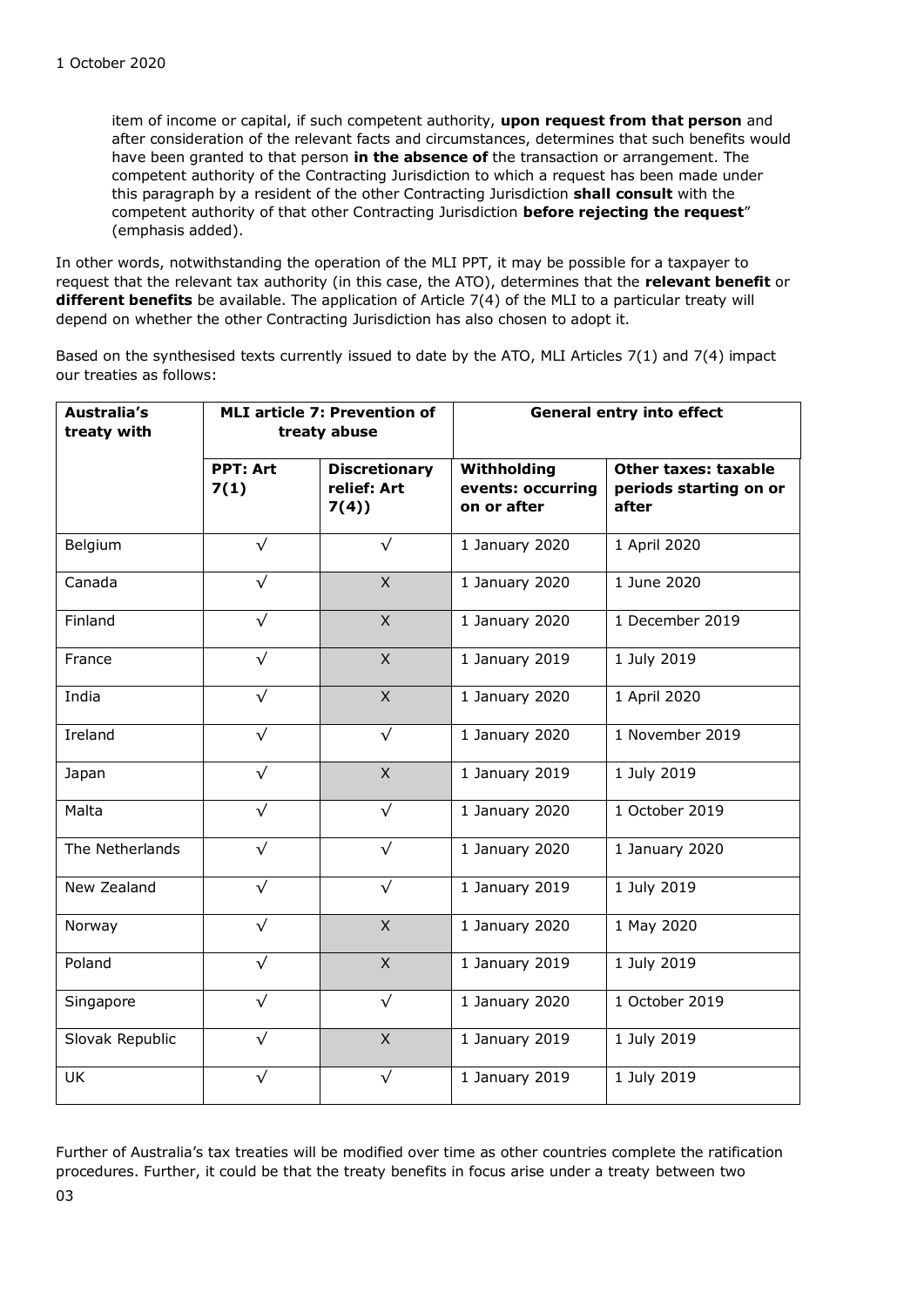foreign countries. The various MLI positions adopted by countries can be found on the OECD MLI website, together with the "matching database" which can be used to anticipate the impact of the MLI on a particular treaty.

It should be noted that the entry into effect of the MLI PPT above effectively removes and replaces the MPT (generally in relation to dividends, interest and royalties) that Australia has in a number of treaties shown in the table above, including for example, the treaties with Japan, New Zealand, the United Kingdom, Norway and Finland.

#### **Australia's treaty with the US**

Australia's treaty with the US contains a comprehensive Limitation on Benefits (LoB) Article, typical of that usually found in US tax treaties. As the US has not signed the MLI, no change is expected to be made to the Australia / US treaty in this regard.

#### **The nature of the PPT**

The PSLA notes that the purpose tests are self-executing and do not require the Commissioner to make a determination in order to give effect to the provisions. This can be contrasted with the machinery provisions under the general anti-avoidance rule in Part IVA. In circumstances where the ATO decides that a purpose test applies, the ATO would be expected to act to make or amend an assessment, vary the withholding amount or raise a withholding tax liability on dividend, interest or royalty payments.

Further, the ATO states that unlike the basis for establishing whether there is a tax benefit for the purpose of Part IVA of the Income Tax Assessment Act 1936 (Part IVA), the identification of a 'benefit' for the purpose of applying the MLI PPT does **not** require consideration of an alternative postulate. In a welcome change as compared to the draft, the ATO states that nonetheless "it may be useful to consider other possible ways of implementing the relevant arrangement as this may cast light on its objective purposes".

When a purpose test is applied, the result is that the benefit or relief **shall not be granted**. The treaty benefit is removed and the taxpayer's position will revert to the position under Australian domestic tax law. For example, where the limitation on a withholding tax rate is denied, the withholding tax rates under Australian domestic tax law will be applicable.

The PSLA contemplates two different types of cases that may raise issues under the purpose tests:

- Cases involving **treaty shopping** which will require consideration of why an entity was established or why a taxpayer moved their residence to a particular jurisdiction; or
- Cases involving the **conversion of one type of income into another**, or other changes in the circumstances in which income is derived in order to obtain a treaty benefit.

#### **Purpose test in the PPT**

The PSLA provides some ATO commentary on the way that the ATO will go about assessing purpose. Relevantly, in order for the PPT to apply, it must be **reasonable to conclude after an objective analysis** of the relevant facts and circumstances that one of the principal purposes of the arrangement was to obtain a benefit under the treaty. The process will have regard to:

- The arrangement itself;
- Its terms:
- What it achieves:
- What it was intended to effect;
- How it was implemented;
- The results which it is capable of producing;
- Other possible ways of implementing the arrangement; and
- Other relevant facts and circumstances.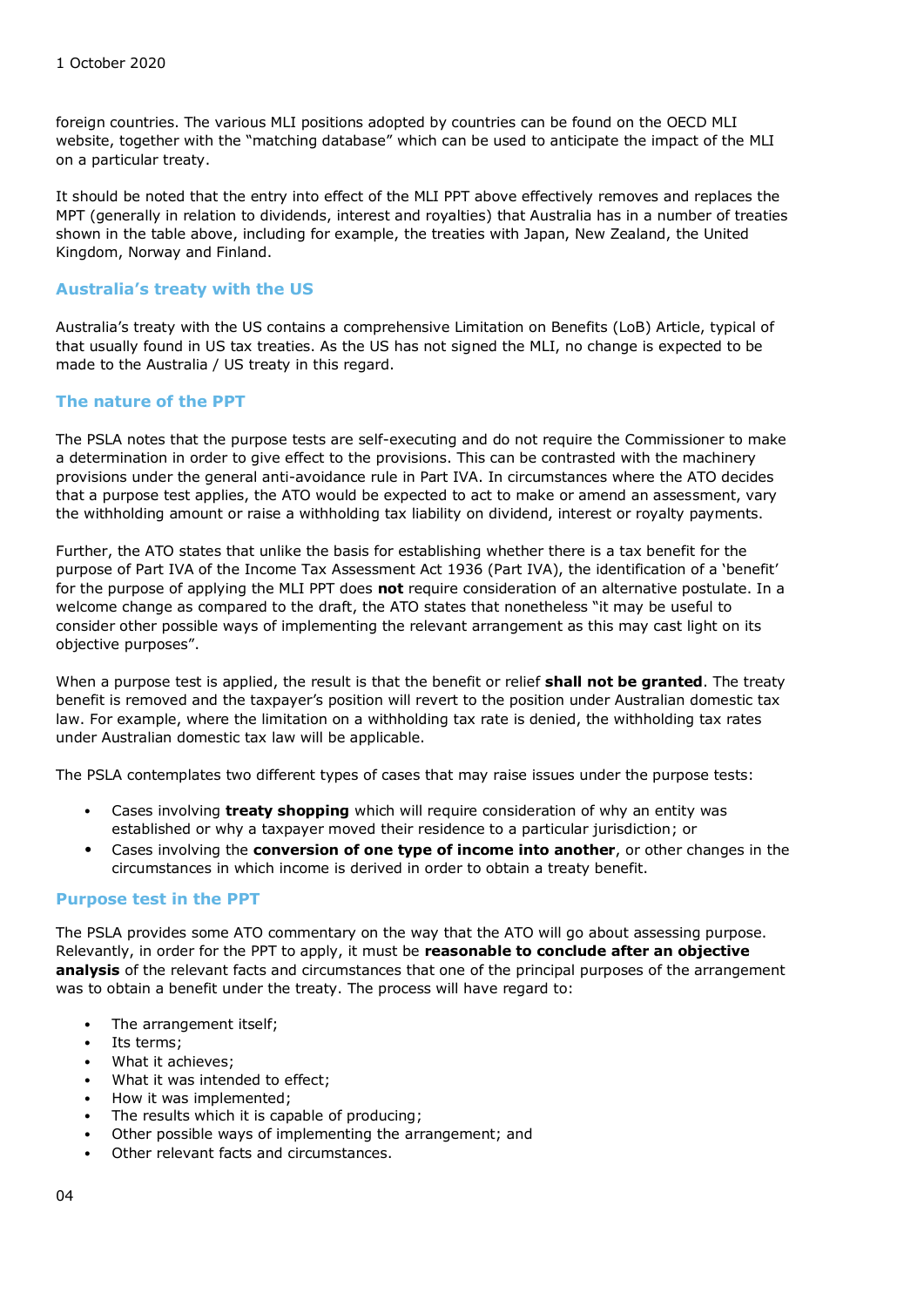When considering the purpose threshold under the PPT, the relevant question is whether "obtaining that benefit was **one of the principal purposes**". It is not a matter of identifying the sole or dominant purpose of a particular arrangement, as is the case in Part IVA. The PSLA notes that an arrangement may be reasonably explained by reference to a number of purposes and it may have more than one principal purpose. In context, "principal" does not mean strictly 'first or highest in rank', but rather 'among the most important, prominent, leading, main'.

The ATO concludes that an arrangement may attract the operation of the PPT even where it attains commercial objectives: obtaining the treaty benefit need not be the only reasonable explanation of the arrangement. Further, the ATO notes that where one of the principal purposes of an arrangement is to obtain the relevant treaty benefit and another principal purpose is to achieve a particular commercial objective, the PPT will nonetheless be met. The text, context and purpose of the PPT make clear that it is not a sole, dominant or primary purpose test.

To try to identify at-risk arrangements, the ATO makes the following distinctions:

- Where the arrangement may be fairly described as an ordinary commercial dealing and no aspect of its form can only be explained by the obtaining of a treaty benefit, the arrangement will **not** have the requisite purpose even though its effect may be to obtain a treaty benefit.
- Where, however, it is reasonable to conclude that the arrangement was implemented in a particular way so as to obtain a treaty benefit, it may then be concluded that one of the principal purposes of the arrangement was to obtain that benefit, regardless of the existence of any other commercial purposes of the arrangement.
- Obtaining a treaty benefit by a means consistent with the purpose for which it is conferred will **not** exhibit the requisite purpose to attract the MLI PPT.
- However, granting a treaty benefit resulting from an arrangement which exhibits on its face the requisite purpose would not accord with the object and purpose of the provisions of the treaty.

The PPT is a two part test and contains both a positive "principal purposes" component as well as an exception component for arrangements that are nevertheless consistent with the "objects and purpose of the CTA". The ATO concludes that the test of the MLI and its Commentary distinguish arrangements "entered into or carried out for the purpose of obtaining treaty benefits that are consistent with the object of the treaty, from arrangements used to secure treaty benefits by a means that amounts to an improper use of the treaty, or treaty abuse".

Further, "This ensures that the treaty applies in accordance with the purpose for which it was entered into, that is, to provide benefits in respect of **bona fide** exchanges of goods and services, and movements of capital and persons, as opposed to arrangements whose **principal objective is to secure a more favourable tax treatment**. It also makes clear that the MLI PPT will not apply where an arrangement has been adopted **merely with an eye to its tax advantages**, unless it amounts to an abuse of the treaty".

#### **Interaction with Part IVA**

Where the PPT applies to deny a treaty benefit, the general anti-avoidance rule in Part IVA may still apply either:

- In the alternative to the PPT, or
- In addition to the PPT, so as to cancel any tax benefit remaining after application of the PPT.

#### **ATO escalation procedures**

The PSLA states that before deciding that a purpose test applies to deny a treaty benefit, ATO officers must first:

- Notify the appropriate International specialist team,
- Refer the matter to the Tax Counsel Network business line,
- Refer the matter to the General Anti-Avoidance Rules Panel, and
- Consider possible requests under the exception to the MLI PPT: Article 7(4) of the MLI, below.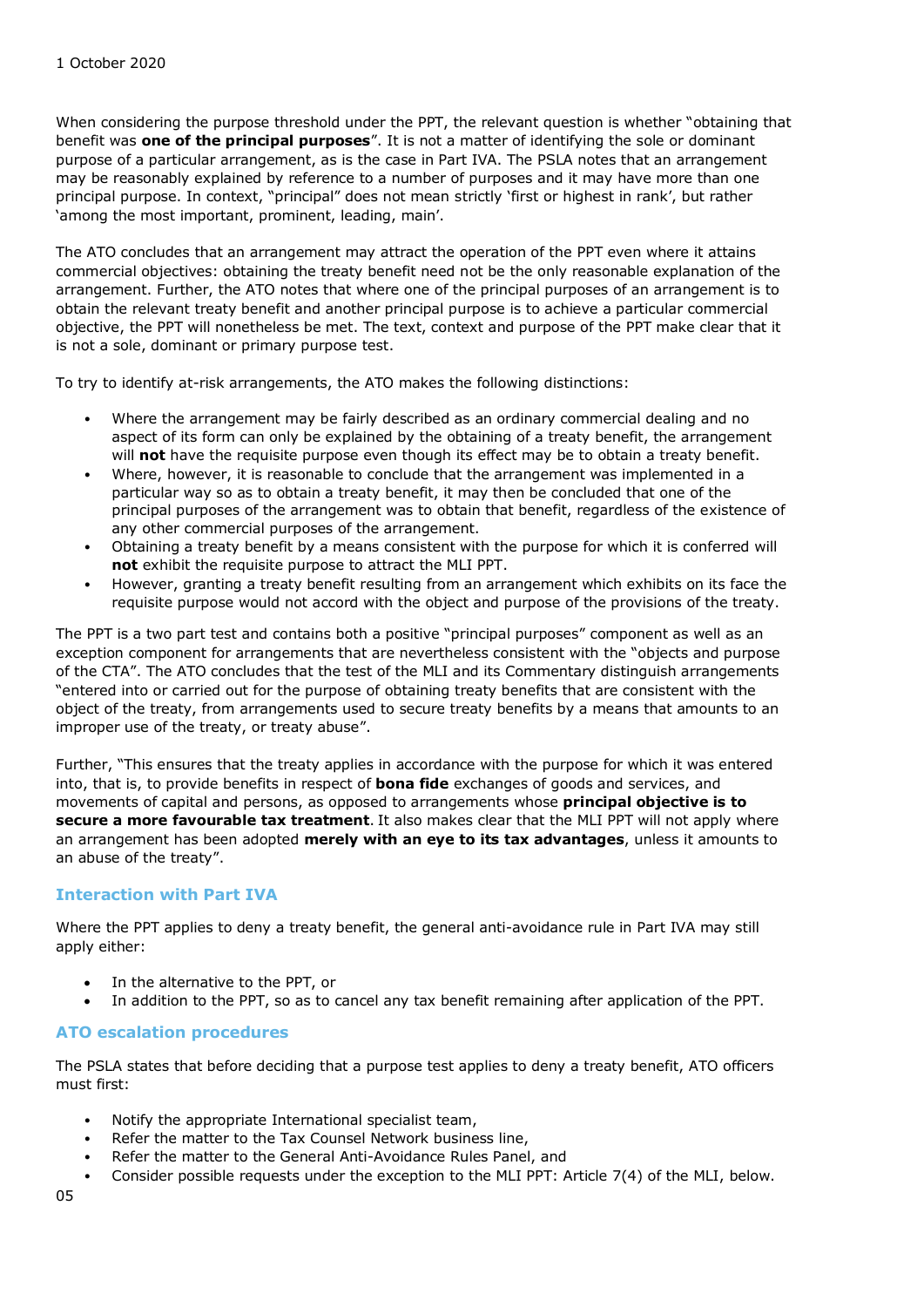### **Framing questions**

The PSLA sets out a general (non-exhaustive) list of framing questions that the ATO may pose to understand and consider the objective purposes of an arrangement.

| What is the broader business context in which<br>the arrangement has been implemented?                                                                                                              | What are the objective effects of the<br>arrangement? That is, what are the results which<br>it produces or is capable of producing?                                                                                                               |  |  |
|-----------------------------------------------------------------------------------------------------------------------------------------------------------------------------------------------------|----------------------------------------------------------------------------------------------------------------------------------------------------------------------------------------------------------------------------------------------------|--|--|
| How does the arrangement go about achieving<br>its results?                                                                                                                                         | What are the terms of the arrangement?                                                                                                                                                                                                             |  |  |
| What are the overt acts by which the<br>arrangement was carried into effect?                                                                                                                        | What do the terms and circumstances of the<br>arrangement indicate about the characteristics of<br>the arrangement and the results it was intended<br>to produce?                                                                                  |  |  |
| What does the way in which the arrangement<br>was implemented indicate about the<br>characteristics of the arrangement and the<br>results it was intended to produce?                               | What does what the arrangement was intended<br>to effect indicate about the characteristics of the<br>arrangement?                                                                                                                                 |  |  |
| Is there an alternative way that the non-tax<br>objectives of the arrangement could be<br>achieved?                                                                                                 | Is the arrangement more complex or does it<br>contain more steps than is necessary to achieve<br>the non-tax objectives? For example, is there a<br>more convenient, commercial or cost-effective<br>way of achieving the same non-tax objectives? |  |  |
| What are the non-tax benefits and drivers for<br>establishing each of the relevant entities in each<br>relevant jurisdiction?                                                                       | Is the role of any entity in the arrangement<br>explicable solely or principally by tax reasons or<br>for obtaining the relevant benefit?                                                                                                          |  |  |
| What are the quantifiable non-tax financial<br>benefits of the arrangement?                                                                                                                         | Is there a discrepancy between the substance of<br>what is being achieved under the arrangement<br>and the legal form it takes?                                                                                                                    |  |  |
| Does the arrangement involve the transfer or<br>effective transfer of valuable intangible assets<br>and/or centralisation of risks?                                                                 | Does the arrangement involve the change in<br>character of payments or a mischaracterisation<br>of payments? For example, service fees rather<br>than royalties, interest rather than business<br>profits?                                         |  |  |
| What are the functions, assets and risks of each<br>entity in the arrangement? Does each entity<br>possess the necessary competencies and<br>capacity to manage its functions, assets and<br>risks? | Does the arrangement avoid the existence of a<br>permanent establishment in one of the<br>jurisdictions?                                                                                                                                           |  |  |
| Does the arrangement involve the change of<br>residence of an entity or taxpayer?                                                                                                                   | Does the arrangement involve the use of hybrid<br>entities or instruments?                                                                                                                                                                         |  |  |
| Is there evidence of market conduct / industry<br>practice that resembles the arrangement? If so,<br>what are the commercial drivers for that<br>practice?                                          | Does the arrangement include the use of back-<br>to-back or flow-through arrangements?                                                                                                                                                             |  |  |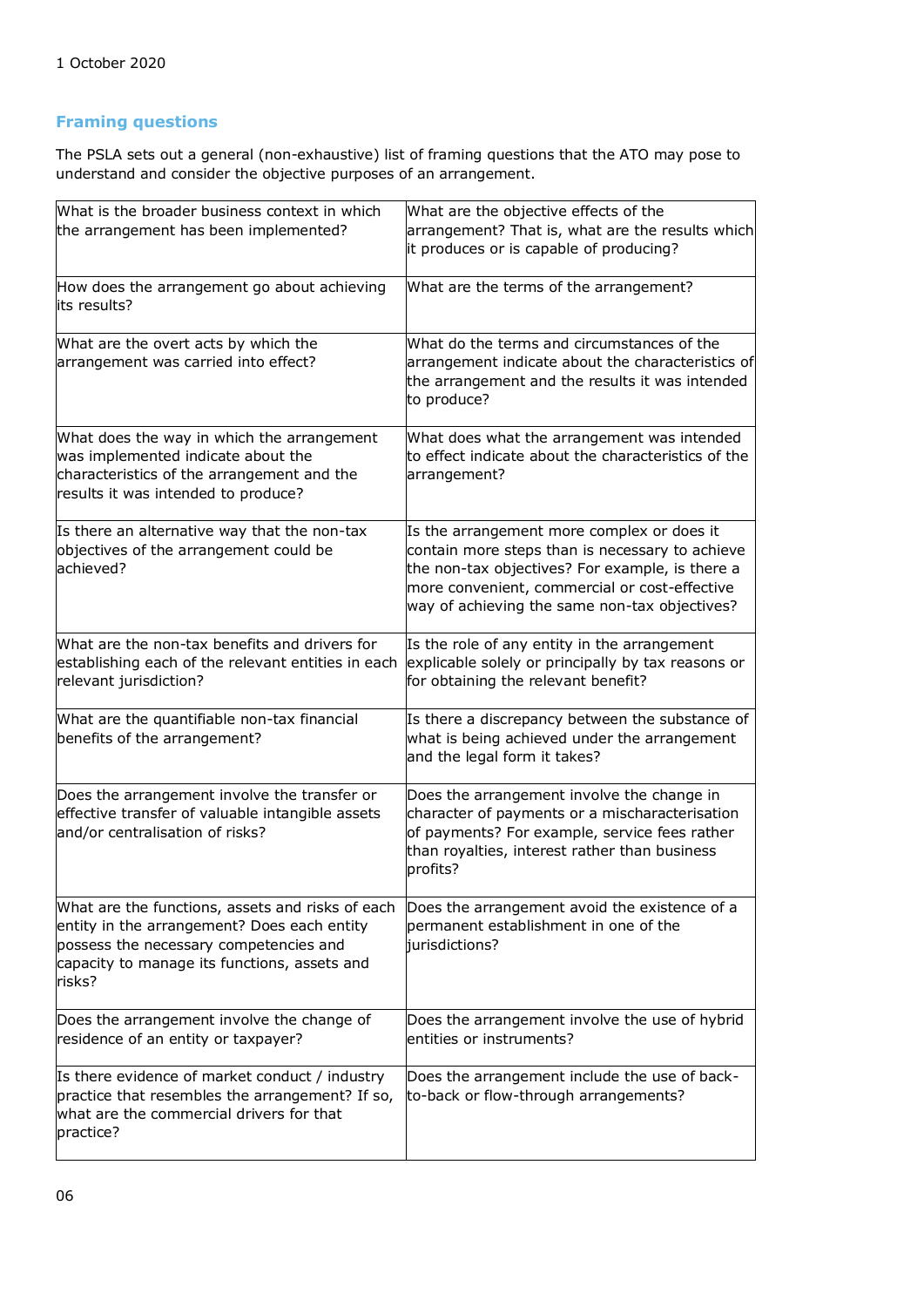#### **Documents**

The ATO may ask the taxpayer for the following information:

- A general submission outlining their views about the application of the purpose test;
- Working papers to support the disclosures in the International Dealing Schedule in an income tax return;
- Annual reports or general purpose financial statements;
- Contemporaneous transfer pricing documents;
- Inter-company agreements and relevant company policies regarding such dealings;
- Source documents relating to the arrangement such as agreements between the relevant entities;
- Presentations and other papers relating to the arrangement or transaction as disseminated to the taxpayer's senior management team and board of directors;
- Physical or electronic documents that evidence an intention, election, choice or rule for the taxpayer's management team and board of directors to meet in a specific country and/or countries;
- Minutes of board and other meetings at which the arrangement or transaction was considered;
- Internal cost-benefit analyses this could include quantifiable productivity gains, cost savings, synergistic benefits, location specific benefits, reduction of non-income tax costs, provision of government incentives and any other relevant costs and benefits associated with the arrangement; and
- Commercial, regulatory and tax advice relating to the arrangement or transaction and details of the people involved in putting that arrangement or transaction in place.

#### **Exception to PPT**

As mentioned above, Australia has also adopted the associated rule provided under Article 7(4) of the MLI which enables treaty benefits to be granted in certain circumstances, notwithstanding the application of the MLI PPT.

The PSLA also poses the following framing relevant questions in respect of a possible request under Article 7(4) of the MLI: In the absence of the arrangement:

- Would the same benefit that was denied by the application of the MLI PPT have been granted under the treaty?
- Would a different benefit have been granted under the treaty?
- Would the granting of that benefit be in accordance with the object and purpose of the treaty?

The ATO comments that the power under Article 7(4) whilst a **broad discretion** has **notable limitations**. It is evident from the PSLA that the ATO sees the scope of Article 7(4) to be quite limited:

The ATO comments:

"It does not enable the competent authority to grant benefits to any person other than the taxpayer, or to grant benefits that may have been available under a different treaty. Further, it does not provide a general power of reconstruction.

Determining what benefits would have been granted … in the 'absence of' the relevant arrangement requires a consideration of the actual facts but for the impugned arrangement. The discretion is not available to grant a treaty benefit that might have resulted from a different arrangement. However, it may be possible to identify an 'arrangement' for the purposes of the MLI PPT in such a way that, if disregarded, leaves standing other facts that would give rise to a treaty benefit. In other words, it may be possible to shear an underlying larger arrangement of its objectionable features.

The discretion will also be available where the impugned arrangement replaced an existing arrangement between the same parties in the same jurisdiction where a benefit would have been granted to the person under the [treaty]. It can then be said that the benefit would have been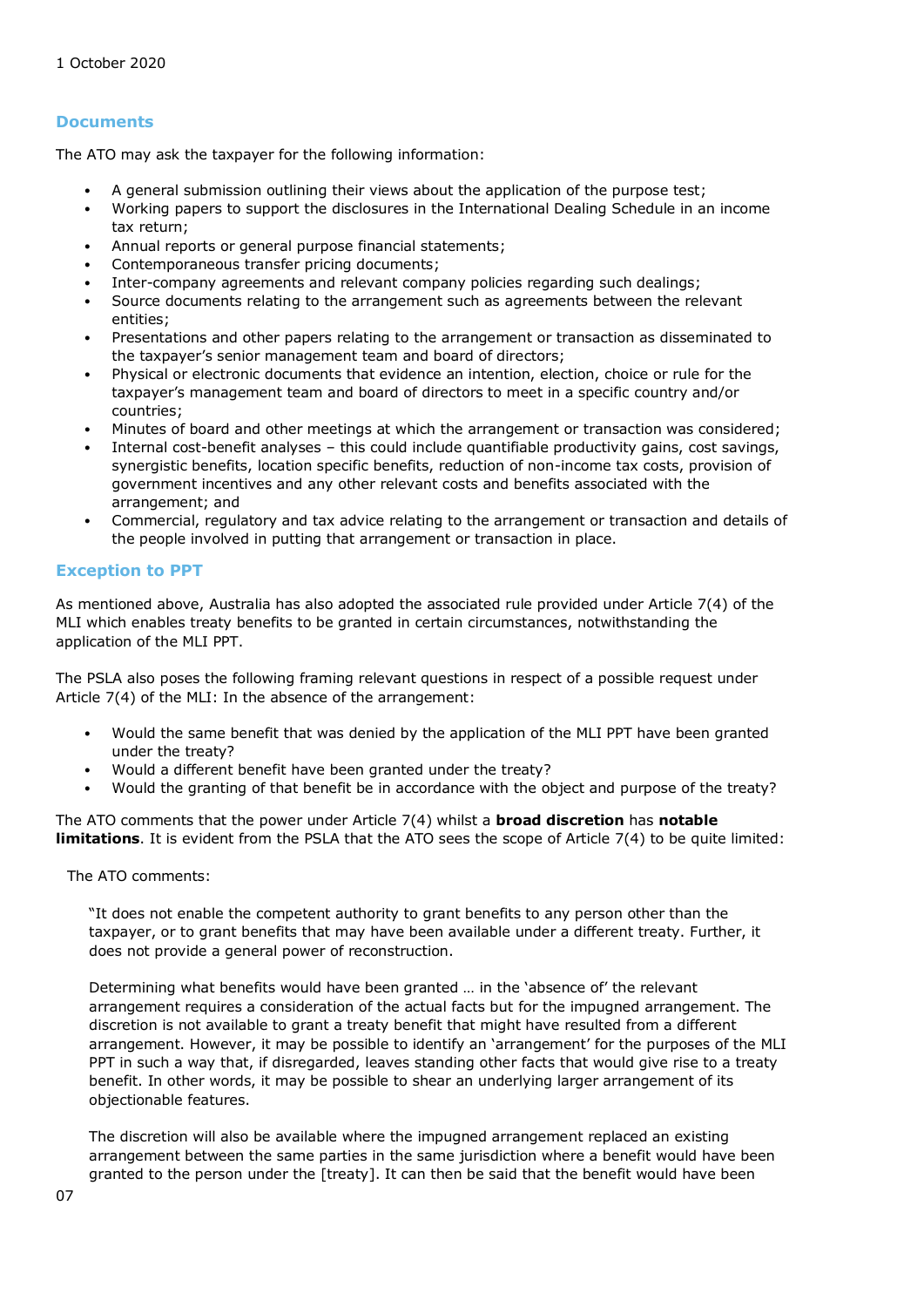available if the impugned arrangement had not been entered into, and the original arrangement had remained in place.

In determining what benefits would have been granted in the absence of the impugned arrangement, you must take into account whether the MLI PPT would have also applied to the remaining facts."

#### **Next steps**

The MPT (applicable to dividends, interest and royalties) has been in a relatively small number of Australian treaties, and similarly, there are only a few existing Australian treaties with a PPT.

However, the adoption of the MLI will see a proliferation of our treaties being subject to the PPT, by way of the MLI. It can therefore be expected that the various purpose tests addressed in this PSLA will become a more common source of dispute in the future.

The identification of the relevant facts and circumstances, the gathering and retention of relevant evidence and ultimately a weighing of various purposes will become a key issue in respect of the application of treaty benefits. The PSLA provides useful indicators of the document requests and the framing questions that could be expected in respect of the various purpose tests.

The matters raised by the PPT and ultimately the question of the application or otherwise of the PPT will often be subjective and capable of being viewed in different ways. It is likely that the PPT will become a source of dispute in Australia, and other countries.

Taxpayers will need to ensure that all advice on treaty matters adequately considers the potential application of the PPT.